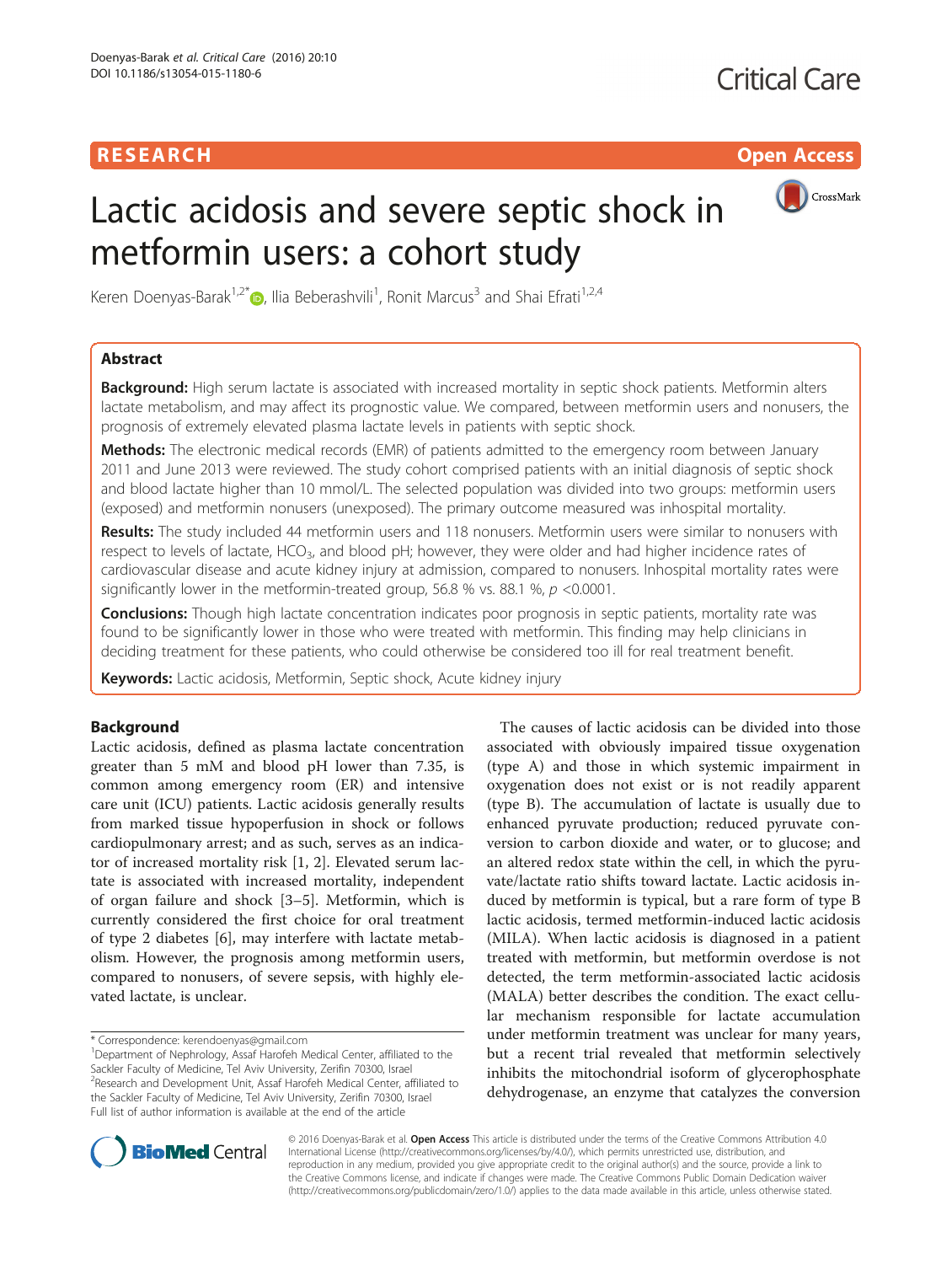of glycerophosphate to dihydroxyacetone phosphate (DHAP). As a result, cytosolic DHAP is reduced and the cytosolic NAD–NADH ratio is increased [\[7](#page-5-0)]. Cellular accumulation of NAD inhibits the conversion of lactate to pyruvate (limits the use of lactate as gluconeogenic precursors) and culminates in increased plasma concentration of lactate [\[7](#page-5-0)]. Metformin also interacts in a dosedependent manner with hepatic and extrahepatic mitochondrial enzymes [[8\]](#page-5-0), and this inhibits global oxygen consumption [[9](#page-5-0)].

The incidence of lactic acidosis in metformin users appears to be very low [[10](#page-5-0)–[13](#page-5-0)]. Nevertheless, MALA remains a concern because of the high case-fatality rate, about 50 %. Most cases of MALA occur in patients with conditions that predispose to hypoperfusion and hypoxemia, such as heart or respiratory failure, or hypotension [[10, 11, 14\]](#page-5-0). MILA occurs during acute overdose of metformin in the case of suicide attempts, and can induce severe lactic acidosis. However, unlike type A lactic acidosis, where the underlying cause cannot be easily corrected or removed, the prognosis in MILA is relatively good, and patients with blood lactate as high as 40 mmol/L may survive [[15](#page-5-0)].

The aim of the present study was to compare, between metformin users and nonusers, the prognosis of extremely elevated plasma lactate levels and septic shock at arrival to the ER.

## **Methods**

The electronic medical records (EMR) of all patients admitted to the ER of Assaf Harofeh Medical Center in Israel between 1 January 2011 and 1 June 2013 were reviewed. The study comprised a cohort of patients diagnosed with septic shock and severe lactic acidosis. The study protocol was approved by the Assaf Harofeh Institutional Review Board (IRB).

Study inclusion criteria were age older than 18 years, blood lactate higher than 10 mg/dL and an initial diagnosis of septic shock (ICD-9 codes 995.90–94) in the patients' files. Septic shock is diagnosed by the ER physician when there is an objective (or assumed) infectious origin/site, together with hemodynamic instability, inflammatory markers and organ dysfunction. Patients with seizures, acute bleeding, acute surgical conditions or trauma were excluded from the study. The selected population was divided into two groups: metformin users (exposed) comprised patients who were actively treated with metformin for at least 3 months just prior to their admission; and metformin nonusers (unexposed) comprised patients who did not meet this criterion.

The clinical standard in the ER is that blood chemistry and blood gases are analyzed for each patient with signs of shock. If high anion gap metabolic acidosis is

detected, lactate level is measured. Thus, the EMR data regarding patient analysis on admission could be effectively screened. In addition, patients' baseline characteristics, including their medical history, presence of diabetes, and blood creatinine levels were recorded. Acute kidney injury (AKI) was determined using risk, injury, failure, loss, end stage (RIFLE) criteria, defined as a twofold increase in serum creatinine, or an estimated glomerular filtration rate (eGFR) (according to the Modification of Diet in Renal Disease (MDRD) study equation) decrease by 50 percent compared to baseline [[16\]](#page-5-0). Preadmission creatinine value was defined as the last value obtained from the hospital's database or from the managed care organization (outpatient) database. Baseline values were used if they were obtained within the year prior to the relevant admission.

Patient medications were accessed from recordings by ER physicians, based on medical records or anamnesis taken from patients or from those accompanying them. Serum lactate (mmol/L) level was measured using a serum-based immunoassay (Unicel Synchron, Beckman Coulter Inc., Brea, CA, USA) and blood gases were analyzed in the ER using Cobas b 221 (Roche Diagnostics, Basel, Switzerland). Acute physiology and chronic health evaluation (APACHE) II score was calculated for all patients admitted to the ICU, using their values at the first 24 hours.

The primary outcome measure was inhospital mortality. Patients were followed until hospital discharge. Time to event was defined as the time from hospitalization to discharge or death.

## Statistical analysis

Data are expressed as mean ± standard deviation (SD), or median and interquartile range (Q1 to Q3), for variables that did not follow a normal distribution, and as percentages for categorical variables. Normally distributed continuous variables were compared between the metformin user and nonuser groups by means of a twosided  $t$  test and with chi-square tests for categorical variables. Since the APACHE II score, creatinine level at admission, and preadmission creatinine levels were not normally distributed, median scores were used for comparisons using the nonparametric Mann–Whitney U test. Univariate and multivariate Cox regression analyses are presented as Cox analysis hazard ratios (HR) with confidence intervals (CI). The selection of variables for multivariate models was based on a univariate analysis of each variable. Any variable having a significant univariate test at some arbitrary level was selected as a candidate for the multivariate analysis. We based this on the  $p$  value cutoff point of 0.25. Survival analyses were performed using the Kaplan–Meier survival curve and the Cox proportional hazard model.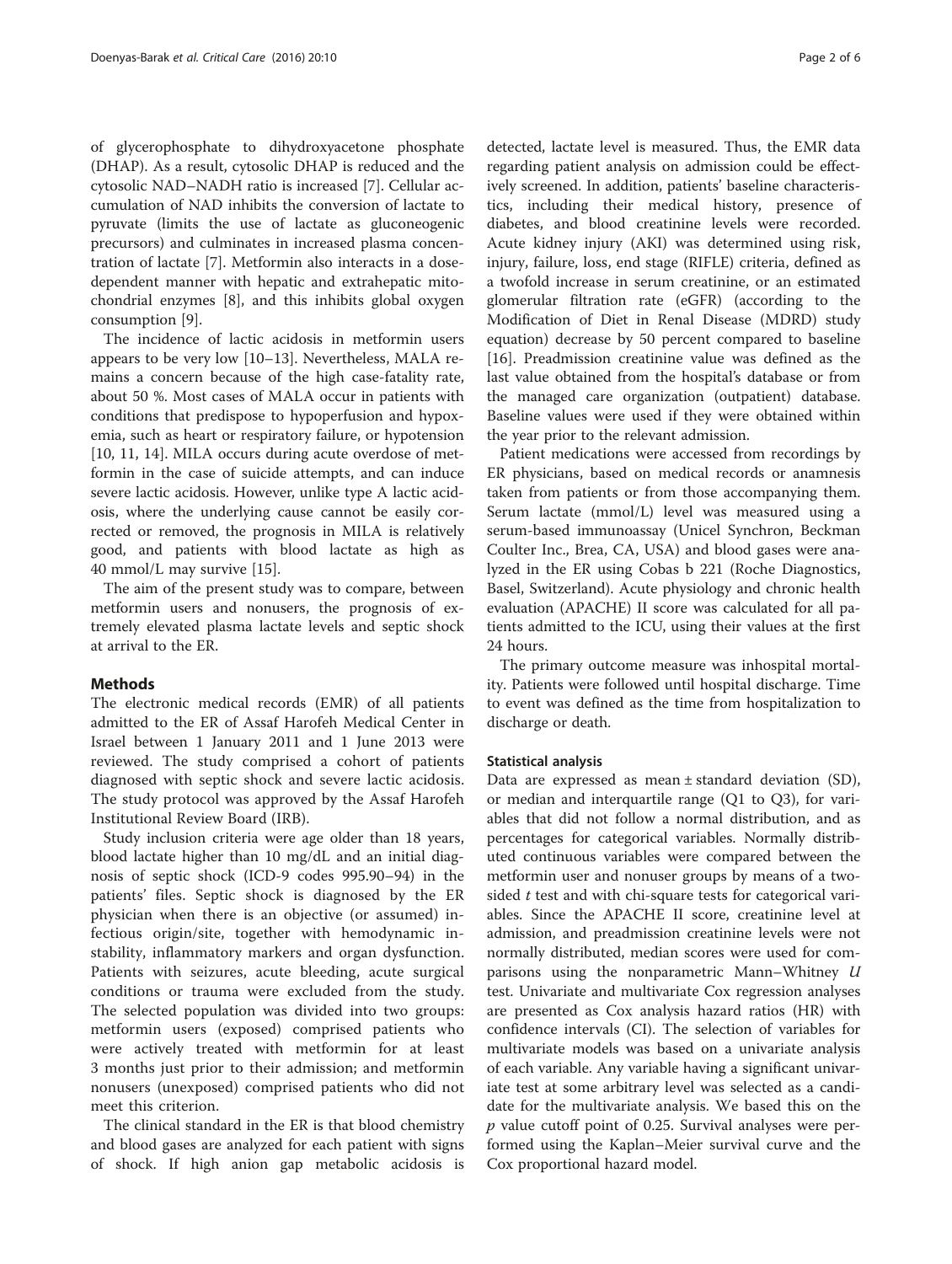All statistical tests were two-sided, with a value for  $p$  <0.05 defining significance.

All statistical analyses were performed using SPSS software, version 16.0 (SPSS Inc., Chicago, IL, USA).

## Results

Of 395,783 patients admitted to the ER during the study period, 195 were with septic shock and severe lactic acidosis (blood lactate level >10 mmol/L) (Fig. 1). Thirty-three patients were excluded from analysis due to uncertainty regarding their chronic medication use. Forty-four of the recruited patients were chronically treated with metformin. The 118 patients who were not treated with metformin served as the unexposed group.

Baseline patient characteristics are summarized in Table 1. There were no statistically significant differences between the groups regarding levels of lactate or  $HCO<sub>3</sub>$ , or blood pH at admission. However, compared to the control group, metformin users were older  $74.0 \pm 11.3$  vs. 68.4  $\pm$  19.7 years ( $p = 0.03$ ), and had higher cardiovascular risk due to higher incidence of diabetes mellitus, ischemic heart disease and cerebrovascular attacks. Mean preadmission creatinine levels were similar, 1.2 mg/dL vs. 1.1 mg/dL for metformin users and nonusers, respectively,  $(p = 0.36)$ . However, metformin users had higher mean creatinine levels at admission (2.87 vs. 2.14,  $p = 0.02$ ), and higher incidence of AKI (Table 1). Both groups



|                                                                               | $(n = 44)$          | $(n = 118)$         |         |
|-------------------------------------------------------------------------------|---------------------|---------------------|---------|
| Gender (male), n (%)                                                          | 22 (50 %)           | 71 (60.17 %)        | 0.09    |
| Age (mean $\pm$ SD)                                                           | $74.0 \pm 11.3$     | $68.4 \pm 19.7$     | 0.03    |
| Baseline creatinine                                                           | $1.2(0.7-1.3)$      | $1.1(0.7-1.2)$      | 0.36    |
| Hypertension, n (%)                                                           | 34 (77.3)           | 26 (52.5)           | < 0.001 |
| ACEi, n (%)                                                                   | 18 (40.9)           | 26 (22.0)           | 0.29    |
| Beta blockers, n (%)                                                          | 27(61.4)            | 37 (31.4)           | 0.09    |
| Diabetes, n (%)                                                               | 44 (100)            | 23 (19.83)          | < 0.001 |
| Metformin dose (q)                                                            | 1.6(0.8)            |                     |         |
| Insulin n (%)                                                                 | 9(20.5)             | 13 (11.4)           | < 0.001 |
| Ischemic heart disease, n (%)                                                 | 15 (34.1)           | 358 (29.7)          | 0.05    |
| Cerebrovascular attack, n (%)                                                 | 14 (32.6)           | 23 (19.5)           | 0.02    |
| Aspirin use, n (%)                                                            | 20 (45.5)           | 318 (26.3)          | 0.65    |
| Malignancy, n (%)                                                             | 8(18.2)             | 21 (17.8)           | < 0.001 |
| Lactate (median, IQR)                                                         | $12.7(11.1 - 15.0)$ | $12.7(11.3 - 16.3)$ | 0.90    |
| Ph (median, IQR)                                                              | 7.06 (6.9-7.20)     | 7.10 (6.94-7.20)    | 0.80    |
| $HCO3$ (mean $\pm$ SD)                                                        | $10.9 \pm 5.6$      | $11.5 \pm 5.1$      | 0.56    |
| <b>APACHE II score</b>                                                        | $41.12 \pm 8.8$     | $37.97 \pm 6.16$    | 0.01    |
| Mortality score                                                               | 34.7(11.7-55.6)     | 43.9 (31.5-59.6)    | 0.19    |
| Creatinine at admission                                                       | $2.87(1.5-3.32)$    | $2.14(1.21-3)$      | 0.02    |
| Acute kidney injury (%)                                                       | 38 (86.7 %)         | 65 (56.7 %)         | 0.02    |
| Renal replacement therapy (%)                                                 | $(38.6 %)$ 17       | 25 (21.2 %)         | 0.13    |
| Inhospital mortality                                                          | 25 (556.8 %)        | 104 (88.1 %)        | < 0.001 |
| Time to event (hospitalization<br>to death or discharge, days,<br>$mean + SD$ | $11.67 \pm 15.3$    | $4.77 \pm 9.79$     | < 0.001 |

Metformin users Nonusers

Data presented as mean ± standard deviation (SD) or median and

interquartile (IQR) range for parameters not normally distributed or as %

for categorical variables ACEi angiotensin-converting enzyme inhibitor, APACHE II acute physiology and chronic health evaluation II

 $p^*$ p for t test or for Mann–Whitney test for parameters not normally distributed or chi<sup>2</sup> for categorical

had very high APACHE II score (and thus expected mortality); however, the mean APACHE II score among metformin users was higher,  $41.12 \pm 8.8$  vs.  $37.97 \pm 6.16$ ,  $p = 0.01$ . The mean metformin dose was  $1.6 \pm 0.8$  g per day. Suspected origins of infection were confirmed for most of the 44 metformin users: 22 (50 %) had bacteremia, 5 (12 %) had bacteriuria, 3 (7 %) had pneumonia on chest X-ray and 5 (11 %) had skin or wound infection.

The inhospital mortality rate was significantly lower in the metformin-treated group, 56.8 % compared to 88.1 %, despite the more severe risk factors in the former. The Cox analysis HR for inhospital mortality for the metformin group was 0.439,  $p \le 0.0001$ .

In a risk factor analysis, age, diabetes and metformin use were significantly associated with the risk for inhospital

p value\*

#### Table 1 Baseline patient characteristics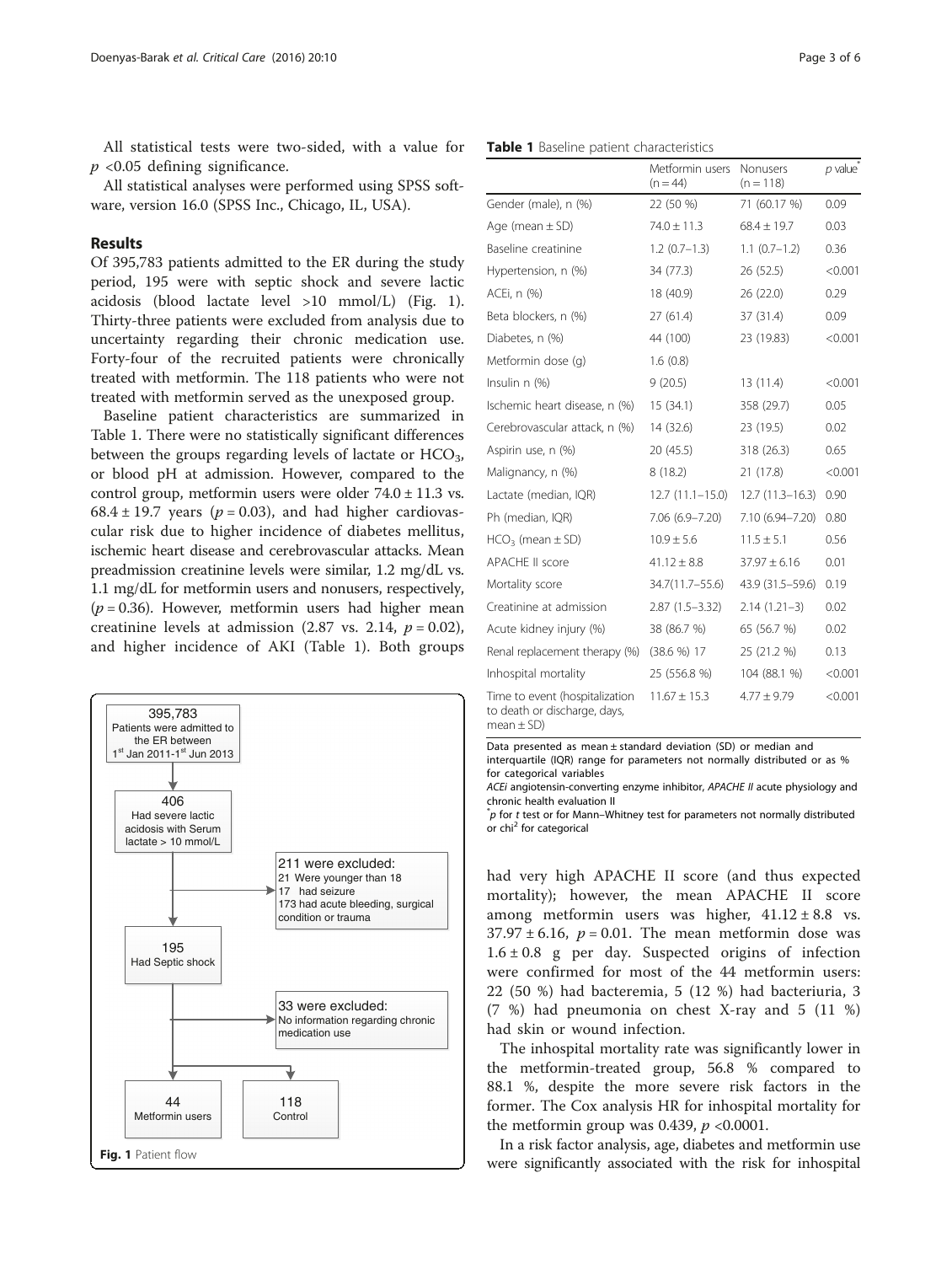mortality, with HRs of  $1.05$  (1.01–1.08),  $p = 0.05$ ; 0.5  $(0.34-0.74); p = 0.01;$  and 0.42  $(0.27-0.66)$ , respectively (Table 2). For the high range of lactate levels of the present cohort (all greater than 10 mmol/L), lactate level had no prognostic value for the entire cohort, or for metformin users or for nonusers separately  $(HR = 1.06 (0.99-1.1), p = 0.284, HR = 1.04 (0.96-1.16),$  $p = 0.129$  and HR = 1.05 (0.99–1.11),  $p = 0.091$ , respectively (Table 2).

In a multivariate analysis, that adjusted for age, gender, diabetes, hypertension, ischemic heart disease, cerebrovascular disease, malignancy, levels of creatinine and lactate at admission, and APACHE II score, the HR for inhospital mortality among metformin users was 0.207 (CI 0.046–0.939),  $p = 0.041$ . Kaplan–Meier curves showed greater cumulative survival for the metformin group during hospitalization (Fig. [2](#page-4-0)).

Survivors and nonsurvivors among metformin users were further compared. Among metformin users, survivors showed higher incidence of acute renal failure and a greater frequency of hemodialysis, yet lower APACHE scores, than did nonsurvivors (Table [3\)](#page-4-0).

Table 2 Hazard ratios and confidence intervals for inhospital mortality

| Variable                   | All patients                    | Metformin<br>users     | Metformin<br>nonusers     |
|----------------------------|---------------------------------|------------------------|---------------------------|
|                            | $N = 162$                       | $n = 44$               | $n = 118$                 |
| Age (1 year)               | 1.05 $(1.02 - 1.08)^P$          | $0.99(0.95 - 1.02)$    | $1.05^P$ (1.0-1.08)       |
| Gender (male)              | $0.83$ $(0.58 - 1.18)$          | $0.67$ $(0.30-1.14)$   | $0.88$ $(0.59 - 1.32)$    |
| <b>Diabetes</b>            | $0.50$ $(0.34 - 0.74)^P$        |                        | $0.82$ $(0.48 - 1.40)$    |
| Hypertension               | $0.79(0.55 - 1.14)$             | $0.47(0.19 - 1.14)$    | $1.12(0.74 - 1.65)$       |
| <b>IHD</b>                 | $1.22(0.83 - 1.78)$             | $0.88$ $(0.37 - 2.06)$ | $1.55^{\circ}$ (1.01-2.4) |
| Cerebrovascular attack     | $1.09(0.72 - 1.65)$             | $1.57(0.69 - 3.50)$    | $1.15(1.01 - 2.40)$       |
| Lactate (1 mg/dL↑)         | $1.06(0.99 - 1.10)$             | $1.04(0.96 - 1.16)$    | 1.05 (0.99-1.11)          |
| pH                         | $0.91(0.37 - 2.26)$             | $1.02(0.16 - 6.45)$    | 1.05 (0.99-1.11)          |
| Bicarbonate (1 meg/L1)     | $0.97(0.93 - 1.01)$             | $0.99(0.92 - 1.06)$    | $0.97(0.93 - 1.01)$       |
| APACHE II (11)             | $1.03(0.99 - 1.07)$             | 1.10 $(1.01 - 1.20)^P$ | $0.99(0.95 - 1.04)$       |
| Acute kidney injury        | $0.93(0.62 - 1.40)$             | $0.80$ $(2.37 - 2.68)$ | $0.91(0.54 - 1.50)$       |
| Creatinine (1 mg/dL1)      | $0.92(0.82 - 1.00)$             | $0.91(0.75 - 1.11)$    | 1.08 (0.92-1.29)          |
| Anion gap (11)             | $0.99(0.97 - 1.01)$             | $0.98(0.94 - 1.02)$    | 1.01 (0.98-1.04)          |
| HD                         | $0.61$ (0.40-0.95) <sup>P</sup> | $0.46(0.19 - 1.11)$    | $0.91(0.54 - 1.50)$       |
| Temperature (1 °C)         | $0.94(0.63 - 1.40)$             | $0.89(0.55 - 1.34)$    | $0.98(0.67 - 1.45)$       |
| Metformin                  | $0.42$ (0.27-0.66) <sup>P</sup> |                        |                           |
| Metformin adj <sup>*</sup> | $0.21 (0.05 - 0.94)^P$          |                        |                           |

Univariate analyses are presented for the investigated variables. A multivariate analysis is presented for metformin use

## **Discussion**

In a cohort of patients admitted to the ER with severe lactic acidosis and sepsis, the rate of inhospital mortality was lower for those who were actively treated with metformin than for those who were not, 56.8 % vs. 88.1 %,  $p \leq 0.0001$ . The unexpected relatively high survival rate of metformin users distinguishes them as patients who may benefit from intensive treatment.

Lactate was first suggested as a clinical prognostic tool by Broder and Weil in 1964 when they observed that a level of >4 mmol/L was associated with poor outcomes in patients with undifferentiated shock [[17](#page-5-0), [18](#page-5-0)]. Since then, much has been published on the etiology and treatment of elevated lactate levels in a variety of patient populations [[17, 18](#page-5-0)]. The role of blood lactate as a marker of tissue hypoperfusion has demonstrated prognostic value [[3, 4](#page-5-0), [19](#page-5-0)]. Moreover, hyperlactatemia has been suggested as an obligatory diagnostic criterion for septic shock [\[19\]](#page-5-0). The current study examined patients with septic shock and extremely severe lactic acidosis, represented by blood lactate higher than 10 mmol/L at hospital admission. The very high mortality rate observed further supports the prognostic value of high lactate levels in risk assessment of septic patients. However, the prognostic value of lactic acidosis in metformin users was different, as reflected by better survival. Their lower mortality rate is particularly remarkable in light of the higher risk profile of the metformin users: older mean age, higher incidence rates of diabetes, cardiovascular diseases and AKI.

Septic shock is clearly a condition of hypoperfusion and hypoxemia that predisposes to lactate generation. However, sepsis may also alter metformin metabolism. Metformin is eliminated rapidly and actively by the kidney and any decrease in renal perfusion and/or acute tubular injury, as happens during AKI, may lead to metformin accumulation [\[20\]](#page-5-0). Though metformin users in the current study were treated with standard doses, not exceeding 2550 mg/day, 86.7 % of them had AKI, which may predispose to metformin accumulation. While the prognostic value of sepsis-induced lactic acidosis is severe, the prognosis of pure metformin intoxication is significantly better (patients with blood lactate as high as 40 mg/dL may survive).

In addition to metformin accumulation and amplification of hypoxic-induced lactate generation, metformin has pleiotropic effects that may be beneficial during critical illness. Preclinical and clinical studies showed that metformin has anti-inflammatory [\[21](#page-5-0), [22\]](#page-5-0) and antithrombotic [[23\]](#page-5-0) effects. Metformin induces activation of AMP-activated protein kinase (AMPK) [\[19](#page-5-0), [20\]](#page-5-0), an enzyme that is normally induced by cellular stress and hypoxia/anoxia [[23, 24\]](#page-5-0). Once activated, AMPK regulates cellular energy status; it switches on the

IHD ischemic heart disease, HD underwent hemodialysis, APACHE II acute physiology and chronic health evaluation II.

PRefers to  $p < 0.05$ <br>Adjusted for 200

Adjusted for age, gender, diabetes, hypertension, ischemic heart disease, cerebrovascular disease, malignancy, levels of creatinine and lactate at admission, and APACHE II score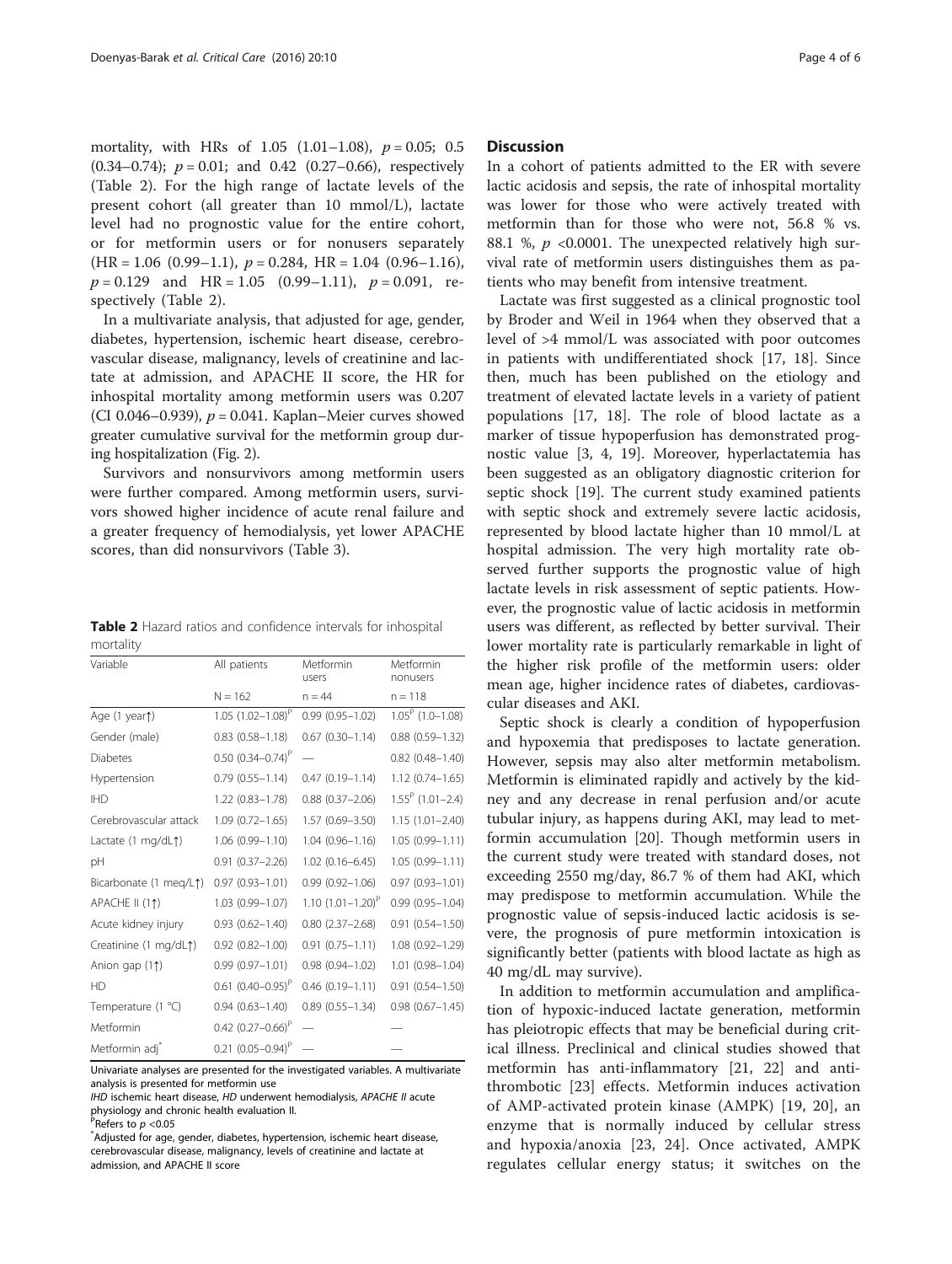<span id="page-4-0"></span>

ATP-generating pathways and switches off the ATPconsuming pathways [[7\]](#page-5-0). This switch improves cellular function under stress conditions, such as improved cardiovascular function during stress [[25, 26](#page-5-0)].

The beneficial effect versus risk of metformin administration in patients suffering from chronic kidney disease (CKD) is a debatable issue. In the current study, population preadmission creatinine levels of patients under metformin treatment were within FDA guidelines (27), which state that creatinine levels higher than 1.5 mg/dL in males and 1.4 mg/dL in females, is a contraindication to the use of metformin. Preadmission creatinine was

Table 3 A comparison, among metformin users, of clinical characteristics between survivors and nonsurvivors

| Variable                                        | Survivors           | Nonsurvivors        |       |
|-------------------------------------------------|---------------------|---------------------|-------|
|                                                 | $N = 19$            | $n = 25$            | р     |
| $pH$ (mean $\pm$ SD)                            | $7.06 \pm 0.29$     | $7.05 + 0.16$       | 0.93  |
| Bicarbonate (mEg/L) (mean $\pm$ SD)             | $11.6 + 6.4$        | $10.4 + 5.2$        | 0.52  |
| APACHE II (mean $\pm$ SD)                       | $16.0 \pm 6.1$      | $28.8 \pm 8.2$      | 0.006 |
| Morscore <sup>®</sup> (median, range)           | 22.0 (9.7-34.5)     | 59.6 (37.7-78.9)    | 0.01  |
| Creatinine <sup>®</sup> (md/dL) (median, range) | 1.65 (1.29-5.08)    | 1.95 (1.50-2.88)    | 0.73  |
| Pread cre <sup>*</sup> (mg/dL) (median, range)  | $0.85(0.66 - 1.70)$ | $0.87(0.70 - 1.15)$ | 0.83  |
| Anion gap (mean $\pm$ SD)                       | $30.4 + 10.0$       | $28.1 + 8.6$        | 0.46  |
| $HD$ <sup>**</sup> (%)                          | 52.6                | 28.0                | 0.028 |
| Body temperature ( $°C$ ) (mean $\pm$ SD)       | $36.2 + 1.5$        | $36.0 + 1.0$        | 0.67  |

Data are represented as means ± standard deviations (SD), medians and ranges, or percentages

APACHE II acute physiology and chronic health evaluation II, Morscore mortality score, based on APACHE II score, Pread cre preadmission creatinine, HD hemodialysis

p for t test, \* Mann–Whitney or \*\*chi-square

not a risk factor for lactate accumulation; it was acute rather than chronic renal failure that was associated with lactic acidosis. However, patients with CKD are at high risk for AKI leading to metformin accumulation and lactate generation. Considering the beneficial effects of metformin for type II diabetes, the findings of this study may support metformin administration to patients with mild and stable CKD, but the risk of AKI should always be considered.

The current study has several limitations. For one, lack of measurement of circulating metformin levels precludes verifying an association between severe lactic acidosis and metformin accumulation. An additional limitation relates to the higher risk for lactic acidosis in metformin users than in nonusers. While this could be expected to result in selection bias, as metformin users may be more likely to have lactate measurements, the higher mean APACHE score in the metformin group does not support such possibility.

Lastly, to achieve a "clear-cut" very high-risk population, only patients with extremely elevated blood lactate (>10 mmol/L) were included in the study. The upshot is that conclusions for the effect of metformin in mild lactic acidosis cannot be drawn.

## Conclusions

Though high lactate concentration in septic shock patients indicates poor prognosis, prognosis was found to be less severe among metformin users. This finding may help clinicians in deciding treatment for these patients,